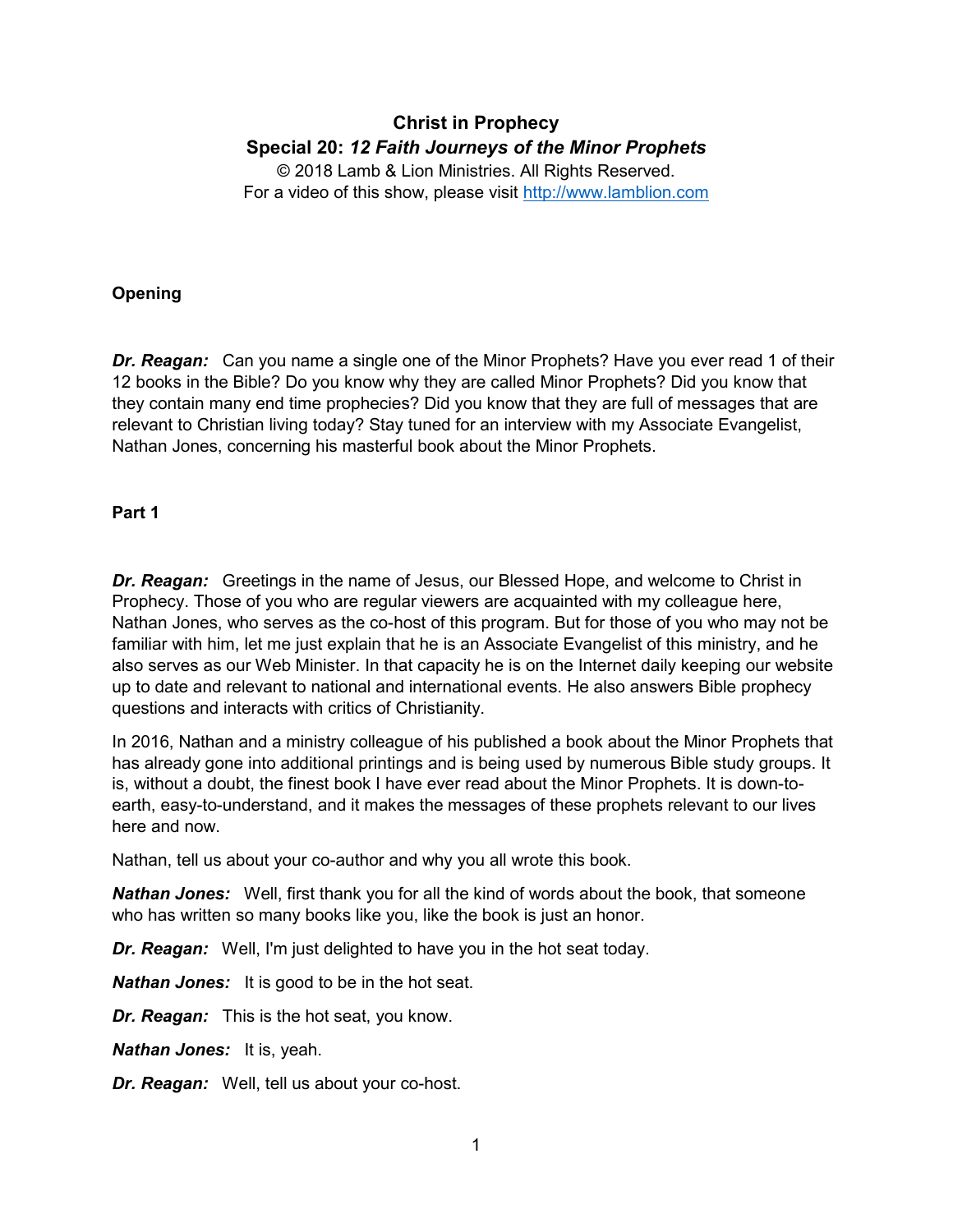*Nathan Jones:* Well, my co-writer for the book is Steve Howell, he is a pastor of a church near Kansas, or Kansas City actually.

*Dr. Reagan:* Where did you get acquainted with him?

*Nathan Jones:* Well, we've known each other since 2001. We served at the same church together, Southeast Christian Church in Louisville, or Louisville, Kentucky. And he moved on to Kansas at the same time I came here about a decade ago to join the ministry. And we've kept in touch and we continue to do ministry together.

*Dr. Reagan:* Well, how did you get the idea of writing this book?

*Nathan Jones:* Well, I like to say it was some kind of epiphany from God or something. Maybe it was but I'm on the second floor here at Lamb & Lion Ministries and upstairs there is this tiny little door, it is only about three feet high.

*Dr. Reagan:* It goes into the attic.

*Nathan Jones:* Right. Since you moved me up there to that I walk by it every day. And somebody I guess before my time put a little sign at the top that said, "Minor Prophets." And I walk by that every day. And I'm like Minor Prophets. Minor Prophets. I'm like well so what is in that door? Right it is the attic. You look in and it is dusty, and grimy, little mold and all.

And it got me thinking. It got me thinking that most people think of the Minor Prophets in the same way. They're an unused section, an attic in the Bible. The people have strange names. And it's just an untouched, unused, dusty and has no purpose to people's lives. And I thought, that's not true. The Minor Prophets even though they are only 7% of the 39 books of the Old Testament, a very slim section of the Bible, yet they are filled with the wisdom and knowledge of God; and that is relevant, that's important.

*Dr. Reagan:* Well, that is a good point because I have found over the years that most Christians consider the Minor Prophets to be totally unimportant, otherwise why would they be called the Minor Prophets?

*Nathan Jones:* Right. And the name hurts them right there.

*Dr. Reagan:* Yeah, it does.

*Nathan Jones:* Because you have the Major Prophets like Daniel, and Ezekiel, and Isaiah and they wrote chapter, after chapter, after chapter. But the Minor Prophets were very short. You know some of them like Obadiah is barely a chapter. Most of them were letters. Jonah was long, and Zechariah obviously was the longest. And they, just because they are shorter doesn't mean that they are lesser.

*Dr. Reagan:* Yes. Well, you know when I was growing up I was born into a Christian family and I went to church every time the door was open. I mean I was there Sunday morning, Sunday night, Wednesday night, Vacation Bible School, special meetings. I never heard 1 time in 30 years of any message on the Minor Prophets. Why do you think they are so ignored in the preaching of people and teaching?

*Nathan Jones:* Well, I think the first is their location. They are located at the end of the Old Testament. And you know to go through the Old Testament is a challenge. You know, you and I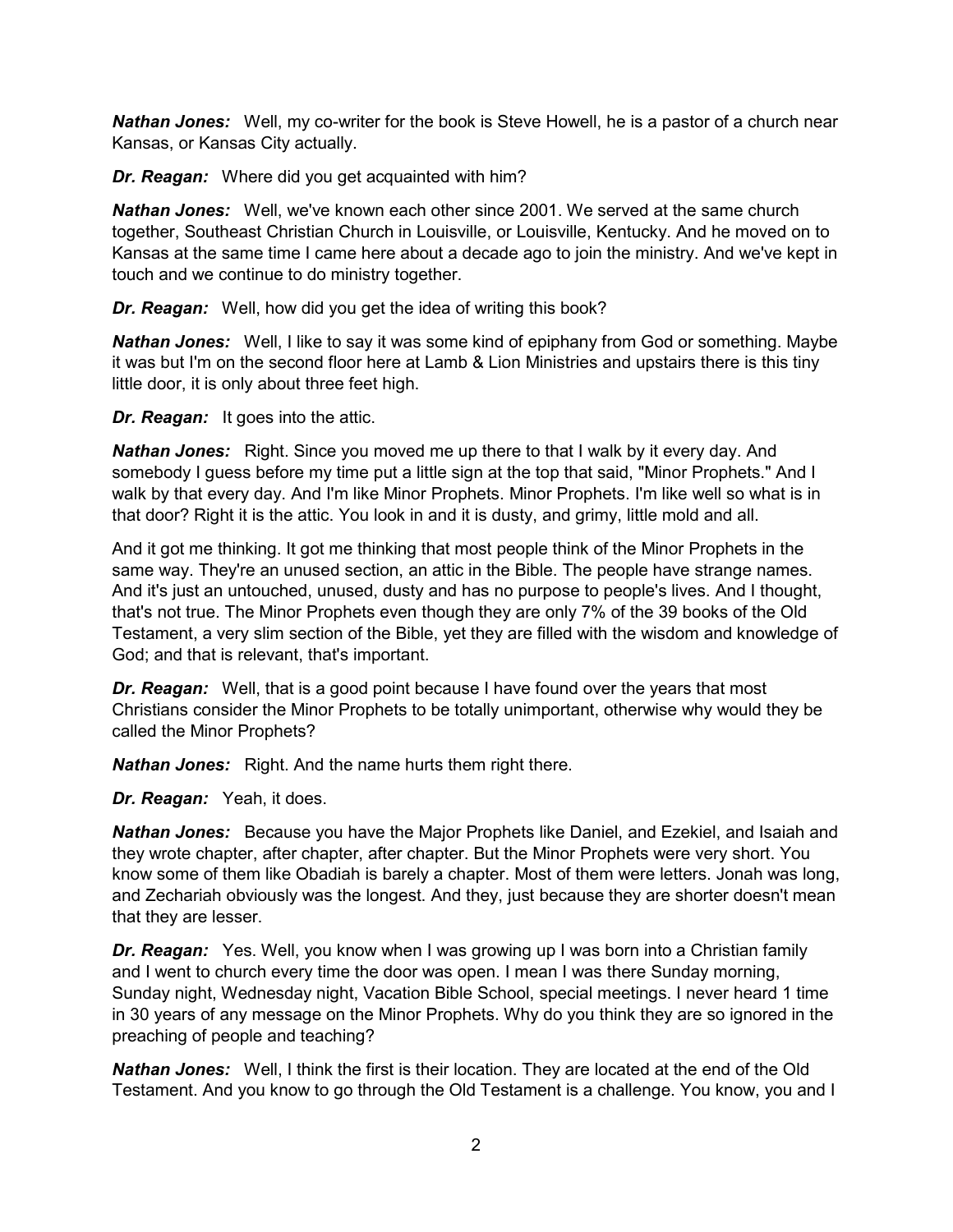have read through the Bible numerous times, but a lot of people get bogged down in like Numbers or Deuteronomy and all.

*Dr. Reagan:* Leviticus usually stops them.

*Nathan Jones:* Oh, Leviticus, yes. Although there are some good sections of story. And that is another thing that is lacking because you know by the time they get to the end of the Old Testament they have given up and they haven't. But story, when you read Daniel being taken into exile and interpreting dreams, and thrown in the lion's den he had a story. But some of the Minor Prophets have a story like Jonah. Every kid knows about Jonah.

### *Dr. Reagan:* Hosea also.

*Nathan Jones:* Hosea also has a great story, but a lot of them do not. Zechariah has a story but who knows Obadiah? Another reason too is I think their names because there are twelve of them. And honesty folks if you can name all twelve with me, let's do it: Hosea, Joel, Amos, Obadiah, Jonah, Micah, Nahum, Habakkuk, Zephaniah, Haggai, Zechariah, and Malachi. Now if you can say that, that's pretty impressive. It took me a long time to learn that. But you know Habakkuk?

*Dr. Reagan:* You mean the book of Hezekiah is not in there?

*Nathan Jones:* Yeah. No, I've fallen for that one. So, they have really weird names that sometimes are a deterrent for people. The third reason I think too that people strive, or go away from the Minor Prophets is that it comes at a time period in Israel's history when Israel had betrayed God, time and again. This is about 800-400 BC. And Israel was constantly in rebellion against God, and God was constantly like a wayward wife calling them back to Him. So, when you read through these except for say Zechariah for instance God is mad. He's hurt. He's angry. He's feeling betrayed. And He expresses that very deeply throughout these books. And a lot of times people don't want a God who seems angry, they want a God, they want a New Testament God.

**Dr. Reagan:** Well, I was going to ask you when these fellas were active. So you are saying it is about 700-400 years before Christ.

*Nathan Jones:* Right. Right. They would fall in a time period when Israel and Judah had split. They are on the down decline. Assyria, Babylon, and the Medo-Persian Empires are beginning to conquer and conquer them. And then the later Minor Prophets deal with the exile, the return from exile.

**Dr. Reagan:** I was going to say they fall into some categories here because some of them are before the exile to Babylon, and some are during, I guess, and some after.

*Nathan Jones:* Right. Right.

*Dr. Reagan:* When they return.

*Nathan Jones:* Like Haggai and Zechariah are all in the rebuilding project, and Malachi is the last one.

*Dr. Reagan:* What about their backgrounds? Were all of these guys say priests?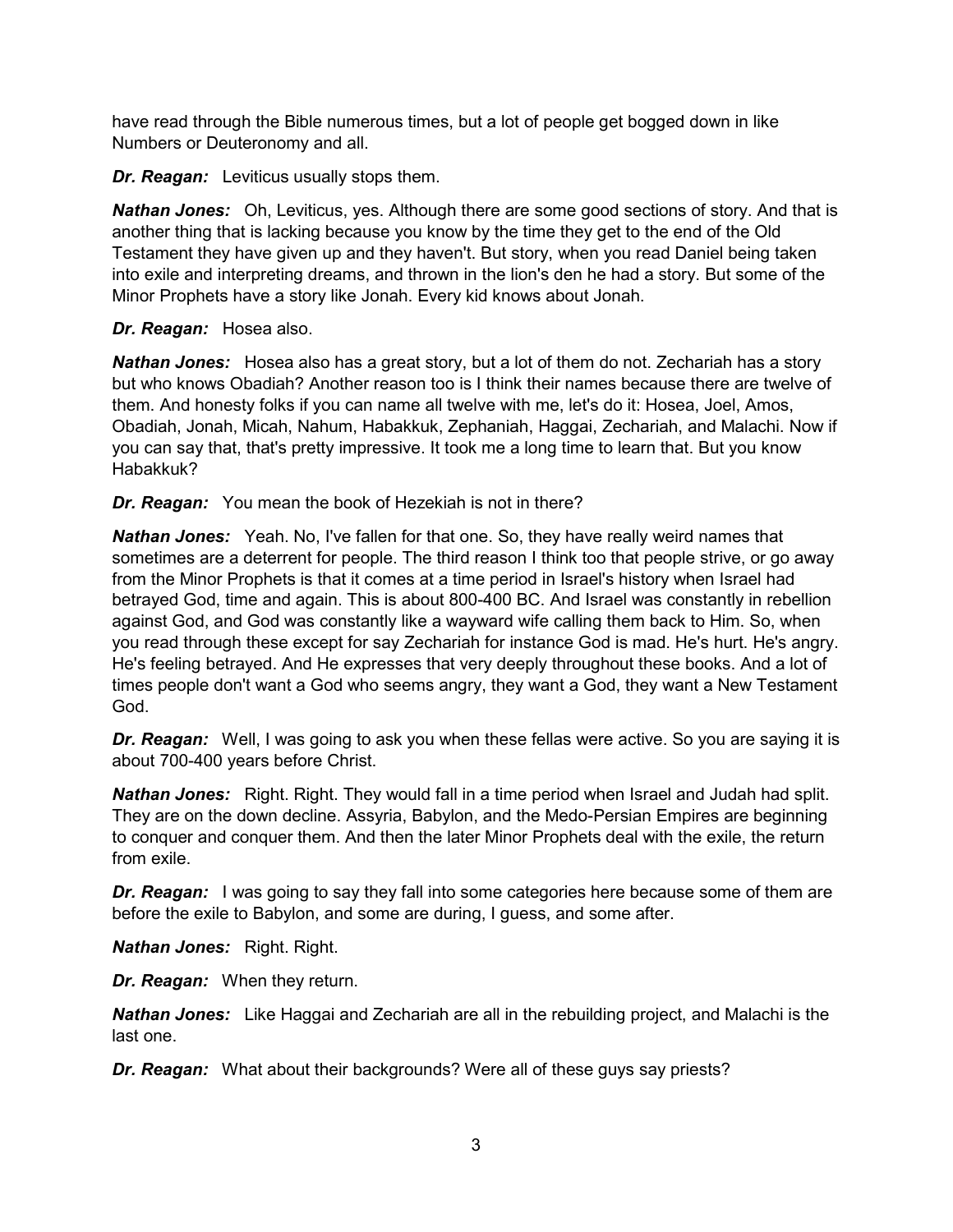*Nathan Jones:* A lot of people think that, that they are priests. You know Malachi was a priest. But you know the neat thing about the Minor Prophets is that they are everyday man. The term "nabi" which is Hebrew for prophet means a messenger from God. It doesn't mean necessarily that they predict the future, it just means that God had a message for them. And a lot of times prophecy was built into that message. So, there was construction workers, there were fig prickers, there were musicians, they were young, some of them like Haggai were old. There was a variety of ages. They are really a great representation of every person.

*Dr. Reagan:* Yeah, you know I always when you say they are common people, I always think of Amos who is described as a fig picker from Tekoa.

*Nathan Jones:* I love it. I've seen Tekoa on one of Israel tours. Probably the only one that was a nobleman was likely Zephaniah.

**Dr. Reagan:** Yes. And then what about, what about the styles? Did they all just write prose or what?

*Nathan Jones:* Well, that is another thing about the prophets. People love First and Second Kings, and First and Second Chronicles because it is filled with stories. There are stories in the Minor Prophets. But with the prophets there are three types of prophets. And I love you teach this all the time, is that there are the prophets who are the verbal prophets they are like Elijah who didn't write anything, or Nathan when he talked to King David; they didn't write anything but we know them through other people's writings. And then there are the acting prophets.

Now, the acting prophets are great because God would say do something and they would do it. Like Micah had to run around naked, or Hosea had to name two of his children really funny names. And they had to do these things to give the prophecy.

And the third one is the writing prophets, and thank the Lord for the writing prophets because if we didn't have them we wouldn't have the Minor Prophets or any of the other writings.

**Dr. Reagan:** But even so you know with the writing prophets there was diversity because some of them would write prose, some of them write poetry, some of them wrote autobiographies like Jonah.

*Nathan Jones:* Second Peter 1:21 says, "For prophecy never came by the will of man, but holy men of God spoke as they were moved by the Holy Spirit." So, another reason to read the Minor Prophets is the Holy Spirit was speaking through these men. But, like all the authors the 43 authors in the Bible they all spoke based on their own personalities. So, for instance Micah, you know Micah was a real fire brand, and you know he wrote like a fire brand. You had others who were more reserved like Zephaniah, and they reflect their personalities. And by reading their text you can kind of pick up on their personalities.

*Dr. Reagan:* Which do you consider to the strangest of these 12?

*Nathan Jones:* The strangest of the 12, well--that's I would say Micah. Micah portrayed was he was God's lawyer. God was going to judge Judah. He was going to judge King Ahaz. Ahaz was a horrendously wicked king, he was the father of Hezekiah. He was stealing the land from his own people. He closed down the Temple. He was giving money to buy off his enemies. And Micah came in naked, calling like an ostrich, whatever sound an ostrich makes, I have no idea. And he accused the king, and he accused the people of these horrendous crimes against God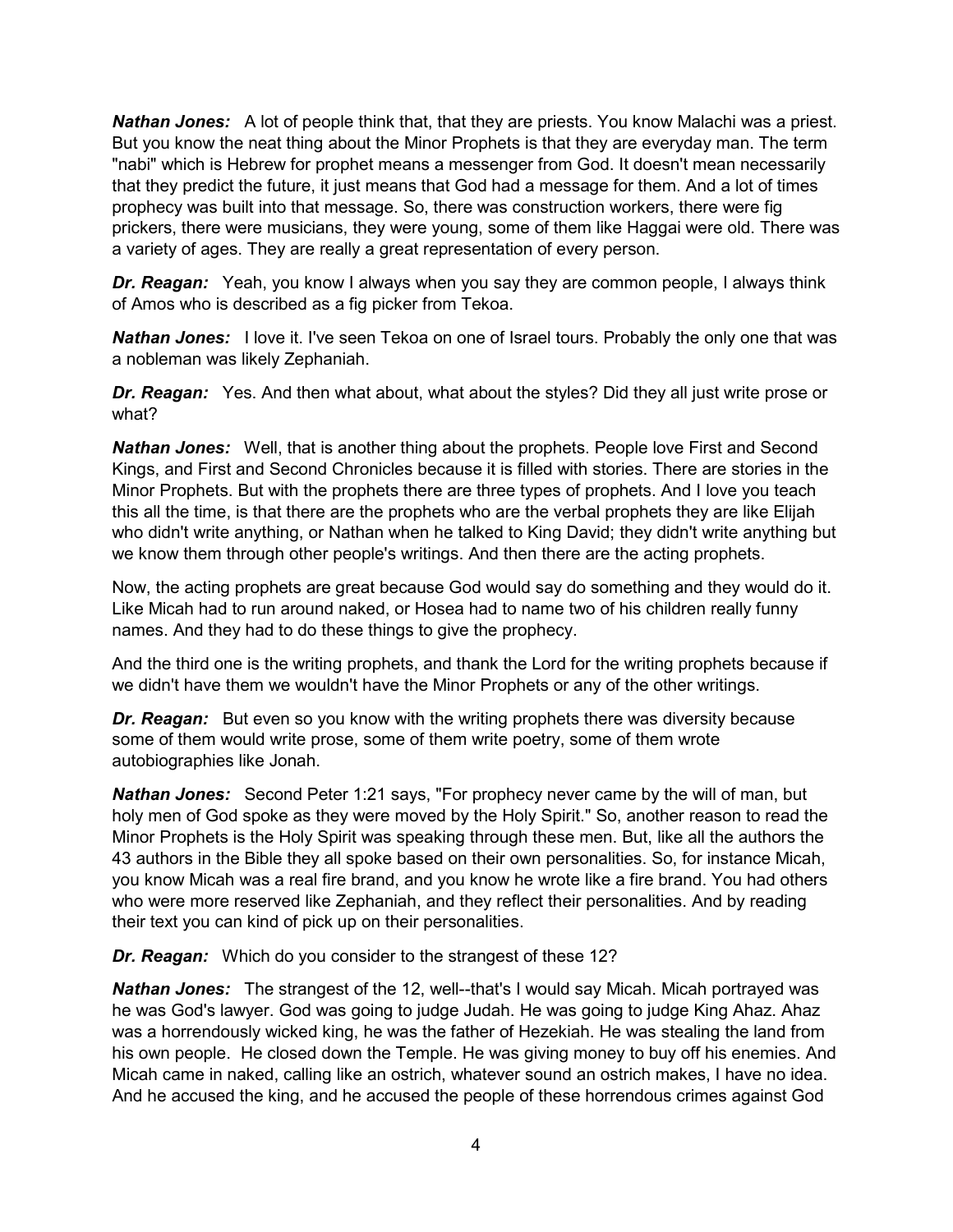and the people. And so, the weirdest I guess you could say. And that's another thing I think is a turn off for people too when it comes to Minor Prophets is that some of these guys are pretty weird.

*Dr. Reagan:* Well, you know one that I consider to be very, very clever was Amos.

*Nathan Jones:* Yes.

*Dr. Reagan:* Amos first of all he's from Judah he goes up to Israel to the Northern nation so he's a foreigner in a sense. And he begins to preach, and the people just love it because he goes against all of their enemies, one by one, by one. And the people I can just see them saying, "Amen. Amen."

*Nathan Jones:* Yeah, take them down.

*Dr. Reagan:* And he goes through all the enemies, and all of a sudden, "And now I want to talk about your nation." And boy does he let them have it.

*Nathan Jones:* Oh, the priests there at Shiloh they were ready to drag him out of town. Yeah. But you know Amos is a wonderful, probably the best preacher of the Minor Prophets, because he--when I think of you Dave, because you are a modern day prophet even if you don't like to be called that--in his time he shoot words like bullets. And you shoot words like bullets.

**Dr. Reagan:** I always called him the Harry Truman of the Old Testament because he shot words like bullets.

**Nathan Jones:** Yeah, he didn't hold anything back. He said this is what your sin is, you know this is the punishment. And they dragged him out of town. He was terribly persecuted.

*Dr. Reagan:* Well, which one of these would you say was the most challenging to interpret?

*Nathan Jones:* Well, that's not really was a difficulty that both Steve and I faced. The Bible is pretty clear it has prophecies in it. Some of the prophecies in Zechariah like four horses going in different directions.

*Dr. Reagan:* That's the one I think of, because he has these visions and some of them are kind of weird.

*Nathan Jones:* Yeah, there are some visions that don't make sense. There is a guy who comes and he measures the Temple. And you are like, what? And of course there are wonderful commentaries and there are so much writings on this that helped. But it was taking it from the mystery and trying to understand that, and making it so it is easy for people to read, that was really the real challenge.

**Dr. Reagan:** Yeah, in about the first half of his book is very challenging. And you get to the last half and you know what he's talking about.

*Nathan Jones:* Yeah, it's pretty clear it is the Millennial Kingdom.

*Dr. Reagan:* Well, which one was your favorite?

*Nathan Jones:* Ah, that is like asking me which of my children are my favorite. That's hard. Steve took six of the chapters and I took six of the other Minor Prophets. You know Hosea you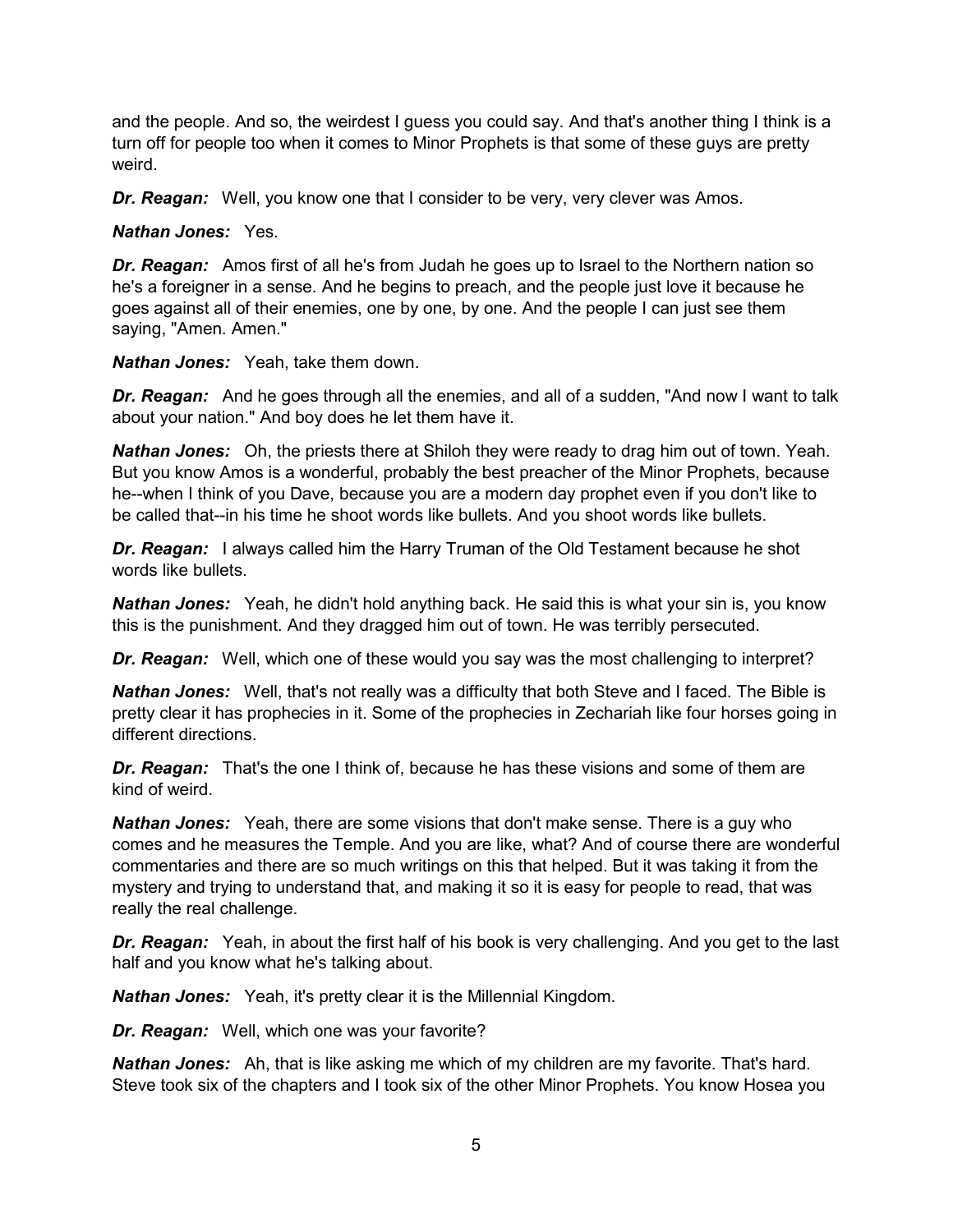know he had to marry a prostitute as an example for God that was heartbreaking. And he had to deal with faith when your heart is broken.

*Dr. Reagan:* He really just lives out the Gospel.

*Nathan Jones:* Yeah, he was a living example of how God was dealing with Israel. Joel had to deal with devastating loss as a locust plague came down. You know honestly I don't think there was one I disliked, or had a problem with. But Zechariah is different because the people repented in Zechariah's time, they didn't repent with any of the other prophets. So, I think Zechariah was the best, my favorite, one because he brought hope, and two it is really the Revelation of the Old Testament.

**Dr. Reagan:** Well, very quickly tell us what kind of reaction have you received so far to this book?

*Nathan Jones:* People love it. Manhattan Bible College which Steve was a graduate of has picked it up for their Prophets and Poets class.

*Dr. Reagan:* I know there are some Bible study groups using it.

**Nathan Jones:** Bible studies. People sent pictures of them. Hey, folks if you are going to use this as a Bible study book then please take a picture and send it to me at: webminister@lamblion.com.

*Dr. Reagan:* There you go, yeah.

*Nathan Jones:* You know I'd love to see you guys using this book in your Bible studies.

*Dr. Reagan:* We might even put it in our magazine, we did it.

*Nathan Jones:* We've done it before, yes.

*Dr. Reagan:* Alright. Okay, well, folks we are going to take a quick break and when we come back I'm going to ask Nathan why he and his co-author decided to focus on the faith messages of the Minor Prophets instead of their prophecies? I'm also going to ask him to tell us about some of the end time prophecies that are contained in the Minor Prophets. So, stay tuned.

## **Part 2**

*Dr. Reagan:* Welcome back to Christ in Prophecy and my interview with Nathan Jones about his great book concerning the Minor Prophets. Nathan, the book has 12 at the top and it says, *12 Faith Journeys of the Minor Prophets*. Now, I want to know something: Why did you decide to focus on their faith journeys as opposed to their prophecies?

*Nathan Jones:* Well, when you read the history of Israel say in First and Second Kings, and First and Second Chronicles, you get the whats, what's happening. This king did this, and this king did that. But when you read the Minor Prophets you get the same time period but you get the whys. Why did God do this? Why did God do that? And it boils down to faith. The fact that Israel was losing their faith in God. And God wanted Israel to reconcile with Him. So, in the end it really became about faith, a restoration time period. Hebrews 11:1 says, "That faith is the substance of things hoped for, the evidence of things unseen." And we realize that as we went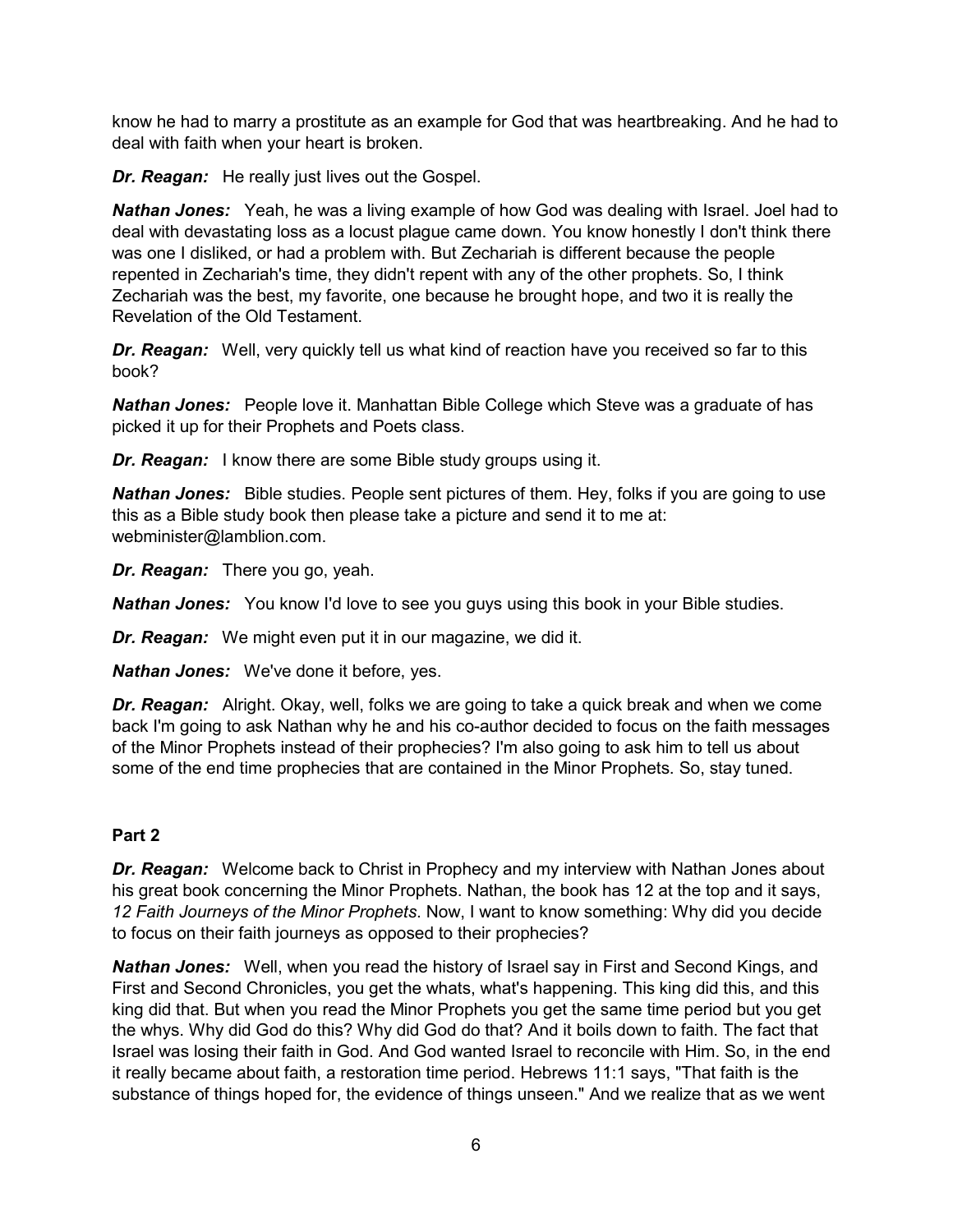through the Minor Prophets that in each of them each of the prophets was dealing with a faith issue that Israel was lacking. And then God would do some kind of judgment that would help bring them back. So the whole theme of the Minor Prophets was restoration.

*Dr. Reagan:* Well, give us an example of a faith issues somebody was dealing with.

*Nathan Jones:* Sure, well like Israel, Hosea married a prostitute named Gomer; and Israel was an unfaithful wife. And Hosea had to deal with marrying an unfaithful wife, she was constantly running off on him. She had a terrible name. And she eventually was sold into slavery and Hosea bought her back out of slavery. And he was a living story.

*Dr. Reagan:* And she didn't deserve that.

*Nathan Jones:* And she didn't deserve it whatsoever. She wasn't repentant yet, until she was forgiven. And God used Hosea to be an example of how you have faith when your heart is shattered, because God's heart was shattered. And that is the wonder of the Minor Prophets we get a bayside open window view into the heart of God that you don't quite get in the historical books.

Joel he had to deal with, again the people had gotten apathetic in their relationship with God, so God sent a locust plague that ate everything. In an agrarian society that is an Armageddon type event. And Joel had to grapple with the fact that God had sent the punishment on them for the purpose of restoring them. And fortunately the people did repent for a little while.

Other prophets had to deal with some other faith issues for one like Habakkuk he had to deal with different issues like he didn't understand God, and God says, "That's okay you don't have to understand, just trust Me."

You had Jonah which is the most famous. Jonah what do you do when you have faith, but you just don't feel like acting on your faith? He ran away from God's command and God you know gobbled him up by a fish, brought him back to Nineveh. And the great thing of the story is that the people repented. But Jonah didn't like that.

*Dr. Reagan:* Well what about the only Italian prophet, Malachi?

*Nathan Jones:* Malachi.

*Dr. Reagan:* You know he--here was a situation where God graciously brought the people back out of captivity, re-established them. And they completely--they laid the foundation of the Temple and lost interest and started building their houses. And Malachi begins to speak very strongly to them again about faith.

*Nathan Jones:* Right. Right. Haggai and Zechariah had to deal with that when the people got back, but later the people got apathetic. Malachi is standing at the Temple, he works at the Temple and he is watching the people bring in the lamest, saddest looking sick creatures. Some of the people even stole the sacrifices. And Malachi is like, hey, you know this isn't worshipping God. This isn't showing your faith in Him. And the people were like, ah, whatever. It was such a turn off to God that God did not speak to the Israelites for 400 years after Malachi.

*Dr. Reagan:* Well, now one of the most unique aspects of your book, in fact I would say it is the most unique aspect is the way you introduce each of these prophets. I have read probably every book ever written on the Minor Prophets, I tried to. And this was the thing that grabbed me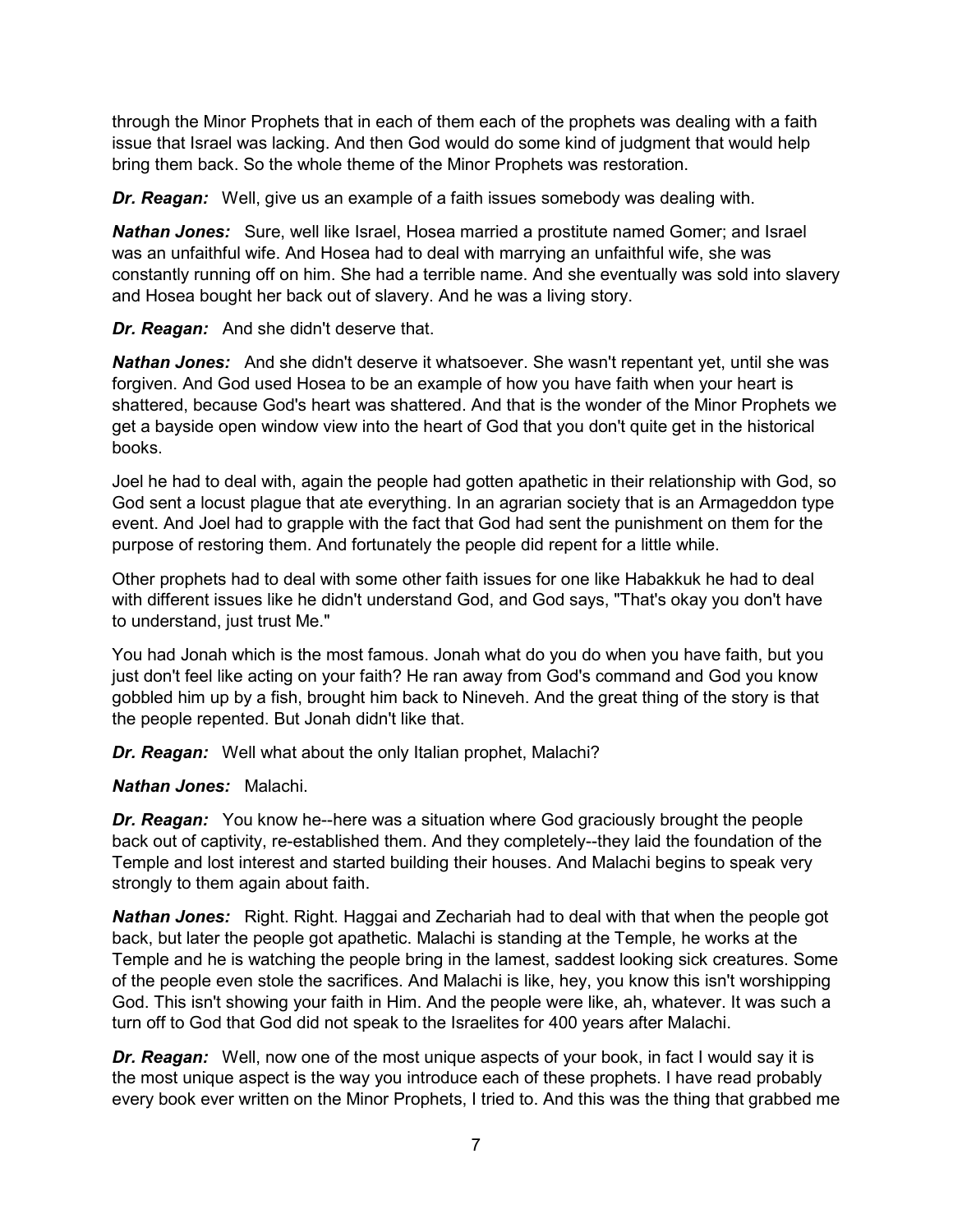immediately when I started reading this. I've never seen anything like this. Tell us about how you introduced these prophets.

*Nathan Jones:* Well, certainly. Certainly. I think the greatest thing that was said about the prophets in Hebrews 11:36 is as the author of Hebrews is writing about the prophets. It says, "Still others had trials of mockings, and scourging, and yes, of chains and imprisonment. They were stoned, they were sawn in two, they were tempted, they were slain with the sword. They wandered about in sheep skins, and goat skins being destitute, afflicted, and tormented of whom the world was not worthy." Now what that means is that the prophets both major and minors had major stories in their lives. They suffered for their faith. And they grew in their faith through those sufferings.

But like we said earlier the Minor Prophets don't always come with a story. Hosea came with a story. Jonah came with a story. But Habakkuk? Zephaniah? You know not quite so much. So what Steve and I did we did like two of three pages to introduce each chapter based on what we learned from it, there's hints about their personalities, and what they did. So, we wrote historical fiction stories to introduce people to the Minor Prophets, to give them some kind of grounding in who they were, the time period, and all before they got into the facts. So, we started with story, we got into historical facts, and then we ended with application. We wanted application for Israel, which was clearly who the audience was in those stories, for the church, for the different nations, and for ourselves, because what can we learn to better our faith?

*Dr. Reagan:* Well, I tell you these stories that you put together which as you said they are historical fiction, but they are really based on the era in which they were living.

#### *Nathan Jones:* Absolutely.

*Dr. Reagan:* And quite likely things that they experienced. And it really brought these guys alive, and gave you a really good feel for them before you got into actually what they wrote.

*Nathan Jones:* Praise the Lord. Actually that was one of the funnest parts about doing it. I mean obviously it was there were so many different parts about writing. But I can see why you write so many books it is a lot of fun. But being able to take these characters and make them alive. I hear that a lot where people say, "Hey, without those stories I wouldn't know who these people are."

*Dr. Reagan:* Well, very creative, very imaginative.

*Nathan Jones:* Praise the Lord.

*Dr. Reagan:* And also not off the wall. I mean really as I read them I thought well, this really could have happened to these guys. And this is probably what did happen to them.

*Nathan Jones:* Oh, I mean obviously the author of Hebrews being the Holy Spirit knew what happened to these prophets. They weren't well received, other than Zechariah they were not well received at all.

*Dr. Reagan:* Prophets never are well received.

*Nathan Jones:* No, and they were persecuted terribly for it. And there is something to be learned about that. And so, we wanted to people to really resonate with the Minor Prophets. And there are different learning styles. There are people who love stories. There are people who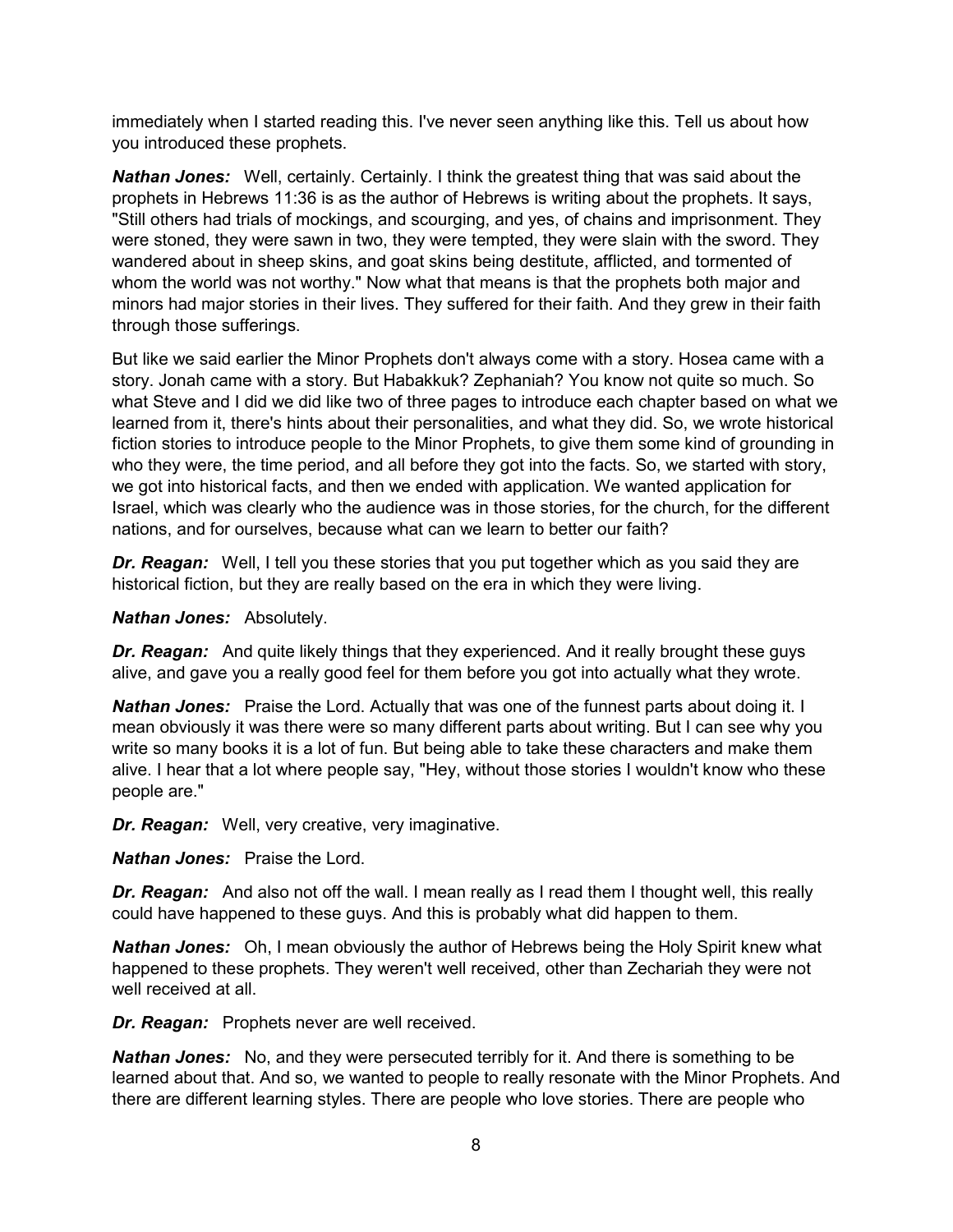love historical facts. There are people who love application. And we found as we started putting this book out people some would resonate with the stories, ah, I don't want to go through the history. Some are like they only want history they don't want the stories. And some, hey, give me practical Christian living application for today.

*Dr. Reagan:* Well, you certainly do that in each of the chapters.

**Nathan Jones:** We tried to be a one stop shop for all the different type of learning styles.

*Dr. Reagan:* Now, I'm particularly interested in end time prophecies.

*Nathan Jones:* Yes.

*Dr. Reagan:* Tell us about end time prophecies in the Minor Prophets.

*Nathan Jones:* That's a real discredit to the Minor Prophets. You get a lot of pastors and seminaries today that are like that is Old Testament; that was fulfilled in history and all. Yes, certainly some of the prophecies that the prophets gave were dealt with in their time period. Assyria did come and take Israel away. Babylon did come and take Judah away. There was an exile as Moses prophesied. So, those prophecies came true, they are Old Testament fulfilled prophecies.

But, there are many New Testament fulfilled prophecies, both with the First Coming of Jesus and the Second Coming. Why Habakkuk who is like, Lord I don't understand this prophecy. He's like that's okay you don't have to because there is a lot of times as Christians we don't understand what God is doing in our lives. Habakkuk went through the same thing. And God was like you don't have to know, but let me tell you what is going got come, and he starts talking about the Millennial Kingdom.

He did the same thing with Micah. Hey, you know this country is going, but hey, the Millennial Kingdom. Again, and again, the Lord pointed people to the Millennial Kingdom.

*Dr. Reagan:* In fact Micah has one of the greatest passages in the Old Testament about the Millennial Kingdom.

*Nathan Jones:* Oh, yes. There are so many passages. And what is neat is that Jesus and the Apostle quoted the Minor Prophets quite frequently. Matter of fact there 250 quotes in the New Testament that are based on Old Testament prophets.

I love the one like Jonah the sign of Jonah, Matthew 12:39-40 Jesus referenced the sign of Jonah. Well, if you hadn't read Jonah you didn't know what it meant, is that Jonah was in the whale or the fish for three days as dead. So, the Messiah would be the sign of Jonah, he would be in the grave for three days as if dead and then come back to life.

There were prophecies of the First Coming about Jesus' origins like for instance Hosea 11:1 talked about how Jesus would come out of Egypt. Well, why would the Messiah come out of Egypt? Matthew 2:15 tells us. We know that He was spoken by the prophet Joel. Luke in Acts 2:16 talked about Joel. So, the Minor Prophets weren't separated.

**Dr. Reagan:** Probably one of the best known prophecies about the First Coming of Jesus comes out of the Minor Prophets, Micah.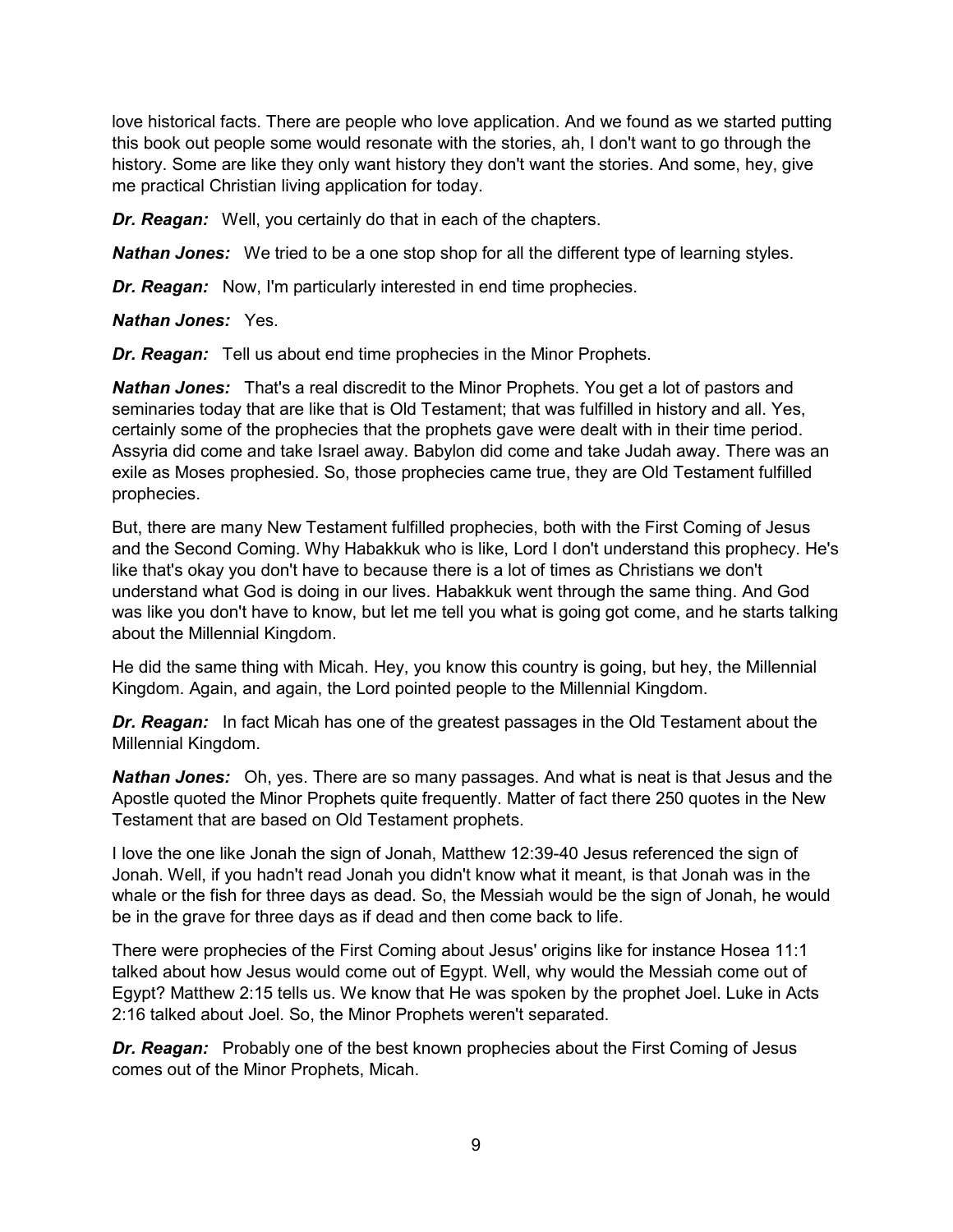*Nathan Jones:* Yes, I thought you were going to bring that up, Micah 5:2 found in Matthew 2:6 is the prophecy that Jesus Christ would come from Bethlehem Ephrathah. Not the Bethlehem up north in Zebulun but the Bethlehem south of Jerusalem and that was a prophecy.

*Dr. Reagan:* This is hundreds of years before He is born. It also if you keep reading that prophecy it talks about He will be one who is eternal in nature. So, he is talking about God in the flesh here.

*Nathan Jones:* Oh, absolutely.

*Dr. Reagan:* But you know my favorite when it comes to end time prophecies is Zechariah.

*Nathan Jones:* Yes. I know you do because Zechariah 12 and 14 are prophecies specific to Jerusalem in the last days. Which are?

*Dr. Reagan:* Well, I have a special place in my heart for Zechariah because that's what turned it all around for me when it came to Bible prophecy. Because I grew up in an Amillennial church and that church taught; I heard this sermon over and over you know that Jesus is never going to put His feet on the earth again, never. He is just going to appear. We are going to go up and meet Him, go to Heaven live in an ethereal world. He will never reign on this earth. He is reigning now spiritually and that's it.

And then one day I was 12 years old at the time, I was just flipping through the Bible. We never studied the Old Testament. I found Zechariah 14 and it said that Jerusalem is going to be surrounded by enemies in the end time. And just as it is about to fall the Lord comes back to the Mount of Olives, puts His foot and the mount splits. And I couldn't believe my eyes. And then in verse 9 it says, "On that day He will reign as king over all the earth." I thought, "Wow, I thought the only place it mentioned Jesus reigning was over in Revelation 20, and here it was in Zechariah 14." And I took that to my preacher and I said, "Sir, you know what about this?" And he just read it and read it, and finally he looked at me and said, "I don't know what it means son, but I'll guarantee you one thing it doesn't mean what it says."

But then one day I read the whole book of Zechariah and I discovered something, you don't have to be a space scientist to be able to discover this, Zechariah has a lot of First Coming prophecies in it and every one of them meant what they said.

### *Nathan Jones:* Absolutely.

**Dr. Reagan:** And I decided it they meant what they said, the Second Coming prophecies mean what they say. So, that just turned the whole thing around for me.

*Nathan Jones:* Excellent.

*Dr. Reagan:* From the Minor Prophets.

*Nathan Jones:* The Minor Prophets change your lives. They changed your life. We wouldn't be here today if you hadn't read Zechariah.

**Dr. Reagan:** Really. I just love the Minor Prophets. One of the things I love about them so much is that I discovered, I didn't discover them until I was about 35 years old, and I just couldn't put them down because to me they are just as fresh as if they were written yesterday. And that's because we haven't changed in 4,000, 3,000, 2,000 years.